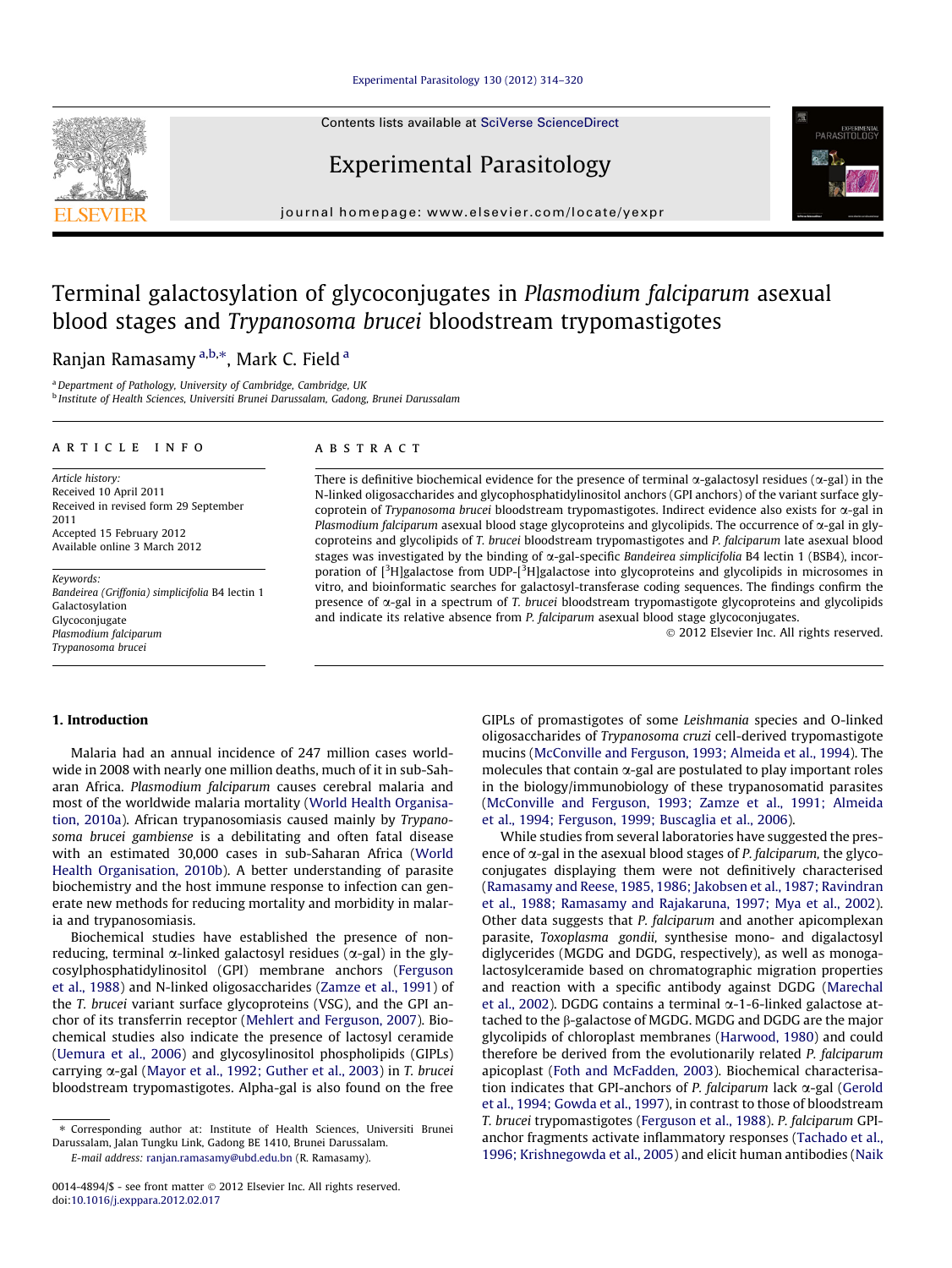[et al., 2000\)](#page-6-0). In a P. berghei mouse model, immunisation with the cognate GPI-glycan protected against pathology and anti-GPI antibodies neutralised tumour necrosis factor production by P. falciparum in vitro ([Schofield et al., 2002\)](#page-6-0). Furthermore, a role for NKT cells in GPI anchor-induced cytokine production in malaria has been reported ([Schofield et al., 1999; Hansen et al., 2003\)](#page-6-0).

In contrast to the GPI membrane anchors of P. falciparum, little is known about the biological properties and functions of the glycosphingolipids and glycoglycerolipids reportedly synthesised by the parasite [\(Marechal et al., 2002; Gerold and Schwartz,](#page-6-0) [2001; Couto et al., 2004; Landoni et al., 2007](#page-6-0)). Poor IgM antibody responses to P. falciparum glycolipids associated with hyper-reactive malarial splenomegaly in an endemic area of Venezuela suggests a role for glycolipids in malaria pathology [\(Vivas et al.,](#page-6-0) [2008](#page-6-0)). Considerable synthesis of new membranes as well as remodelling of the erythrocyte and parasite surface membranes takes place during the development of P. falciparum inside erythrocytes, and it is possible that such lipids have important roles in these processes. Glycolipids such as  $\alpha$ -galactosyl ceramide are potentially capable of influencing innate immune responses as well as antibody and T cell-mediated adaptive immune responses ([Tu](#page-6-0)[pin et al., 2007\)](#page-6-0). Hence the possible presence of  $\alpha$ -gal containing glycolipids and glycoproteins in P. falciparum is relevant to understanding the biochemistry and immunology of falciparum malaria.

We therefore investigated the presence of galactosylated glycoconjugates in P. falciparum late asexual blood stages compared to T. brucei bloodstream trypomastigotes by lectin binding and in vitro labelling of microsomal preparations with UDP- $[^3H]$ galactose.

#### 2. Methods and materials

#### 2.1. Parasite culture

The 3D7 isolate of P. falciparum cultured essentially according to standard procedures ([Trager and Jensen, 1976\)](#page-6-0) was obtained from the National Institute of Medical Research, London and the Wellcome-Sanger Institute, Hinxton (gifts of A.A. Holder, M. Grainger and S. Campino). Late trophozoites and schizonts were separated from uninfected red cells and more immature stages by magnetic field separation or Percoll density gradient centrifugation to yield >80% late stage parasites. Bloodstream trypomastigotes of T. brucei strain Lister 427, variant 221 was cultured according to standard procedures [\(Chung et al., 2008; Mayor et al., 1992\)](#page-5-0).

## 2.2. Binding of FITC-labelled Bandeirea (Griffonia) simplicifolia I isolectin B4 (BSB4) to whole parasites

This was done essentially as described ([Ramasamy and Reese,](#page-6-0) [1986\)](#page-6-0). Smears of freshly cultured and washed parasites on glass microscope slides were fixed in 90% acetone/10% methanol  $(v/v)$ at  $-20^{\circ}$ C for 10 min and reacted with 100  $\mu$ g/ml of FITC-conjugated BSB4 lectin (Sigma) for 2 h at 26<sup>o</sup>C. The slides were then washed and examined with UV illumination in a Nikon Eclipse E600 epifluorescence microscope at  $1000 \times$  magnification. Images were captured using a Hamamatsu CCD camera driven with Metamorph software (Molecular Devices).

## 2.3. Characterisation of parasite proteins binding to BSB4

BSB4 (Sigma) was chemically coupled to CNBr-activated Sepharose beads (Pharmacia) according to the manufacturer's instructions. Parasite lysates were prepared by lysing 50 µl parasites or unparasitized red cells with 500  $\mu$ l of 0.5% Triton X-100 in TBS, pH 7.2 containing 0.1 mM CaCl<sub>2</sub>, 100  $\mu$ g/ml of leupeptin and pepstatin and 0.1 mM TLCK. Centrifuged lysates were then incubated with 50 ul of BSB4-Sepharose beads with mixing for 2 h at 26°C. The beads were subsequently washed and eluted with Laemmli sample buffer. Aliquots of the eluates were analysed by SDS–PAGE followed by silver staining of the gel or Western transfer to PVDF membrane and probing with biotin-BSB4 lectin (Sigma). For probing, the membranes were reacted with biotin-BSB4 at 5 µg/ml, followed by streptavidin-peroxidase (Sigma) and development with the chemiluminescence substrate luminol following standard procedures.

## 2.4. Preparation of glycolipids from parasites

This was done essentially as described [\(Christie, 1993](#page-5-0)). 0.2 ml of parasites or control unparasitized red cells were homogenised in ice cold 3.8 ml of chloroform/methanol (CM 2:1 v/v). The extract was centrifuged and the supernatant subject to Folch washing ([Christie, 1993](#page-5-0)). The pellet was extracted with chloroform/methanol/water (CMW 10:10:3 v/v/v) and pooled with the Folch-washed CM 2:1 extract. The pooled extract was filtered through nylon mesh, dried and dissolved in n-butanol. The n-butanol solution was extracted with water, dried and the glycolipids then redissolved in CM 2:1  $v/v$  and stored at  $-80$  °C.

## 2.5. Characterisation of P. falciparum glycolipids reacting with BSB4 and immune human sera

Glycolipids from parasites or unparasitized red cells were subject to silica gel TLC using CMW 65:25:4 or CMW 10:10:3 v/v/v as solvent. TLC plates with separated glycolipids were blocked in 3% BSA in tris-buffered saline and then reacted with biotin-labelled BSB4 at  $2 \mu g/ml$  followed by streptavidin-peroxidase (Sigma) at 2 µg/ml and colour development with diaminobenzidine according to standard procedures. Separated glycolipids were also reacted with pooled Ugandan human sera known to react with P. falciparum asexual blood stages by ELISA [\(Naus et al., 2003](#page-6-0)) and control pooled sera from Europeans not exposed to malaria (gift of D. Dunne). The plates were washed and then sequentially treated with peroxidase-conjugated anti-human Ig antibodies and substrate.

## 2.6. Preparation of microsomes from parasites and labelling with UDP- [<sup>3</sup>H]galactose

This was done by modification of a described procedure ([Mast](#page-6-0)[erson et al., 1990](#page-6-0)). Freshly cultured parasites were washed in PBS and resuspended at  $10<sup>9</sup>$  cells per ml in ice-cold water containing  $1 \mu$ g/ml each of leupeptin and pepstatin and 0.1 mM TLCK for 5 min. Lysis was checked microscopically. An equal volume of 100 mM HEPES buffer pH 7.4, containing 50 mM KCl, 10 mM MgCl<sub>2</sub>, 0.1 mM TLCK, 1  $\mu$ g/ml each of leupeptin and pepstatin and 20% glycerol was then added and 1 ml aliquots rapidly frozen in dry ice and stored at  $-80^{\circ}$ C.

To prepare microsomes, the lysate was rapidly thawed at  $37^{\circ}$ C, and to 0.5 ml aliquots was added 1 ml buffer containing 50 mM HEPES pH 7.4, 25 mM KCl, 5 mM  $MgCl<sub>2</sub>$ , 0.1 mM TLCK, and 1  $\mu$ g/ ml each of leupeptin and pepstatin. The lysate was centrifuged at 20,000 g for 10 min at  $4^{\circ}$ C in an Eppendorf 5417 microfuge. The pelleted microsomes were washed twice in the same buffer and resuspended in  $0.25$  ml of the same buffer plus  $5$  mM MnCl<sub>2</sub>, 1 mM ATP and 0.5 mM DTT and the mix transferred to a 1.5 ml Eppendorf tube containing dried  $1.8$  MBq of UDP-[ $3$ H]galactose (specific activity 0.16–1.5 TBq/mmol, Radiochemical centre, Amersham or American Radiolabeled Chemicals Inc., St Louis, MO). The microsomes were then incubated with mixing at  $37^{\circ}$ C for 30 min. Five microliter aliquots were removed for protein analysis and the remaining microsomes extracted with 1.7 ml ice cold CM 1:1  $v/v$ . After centrifugation the pellet was re-extracted twice with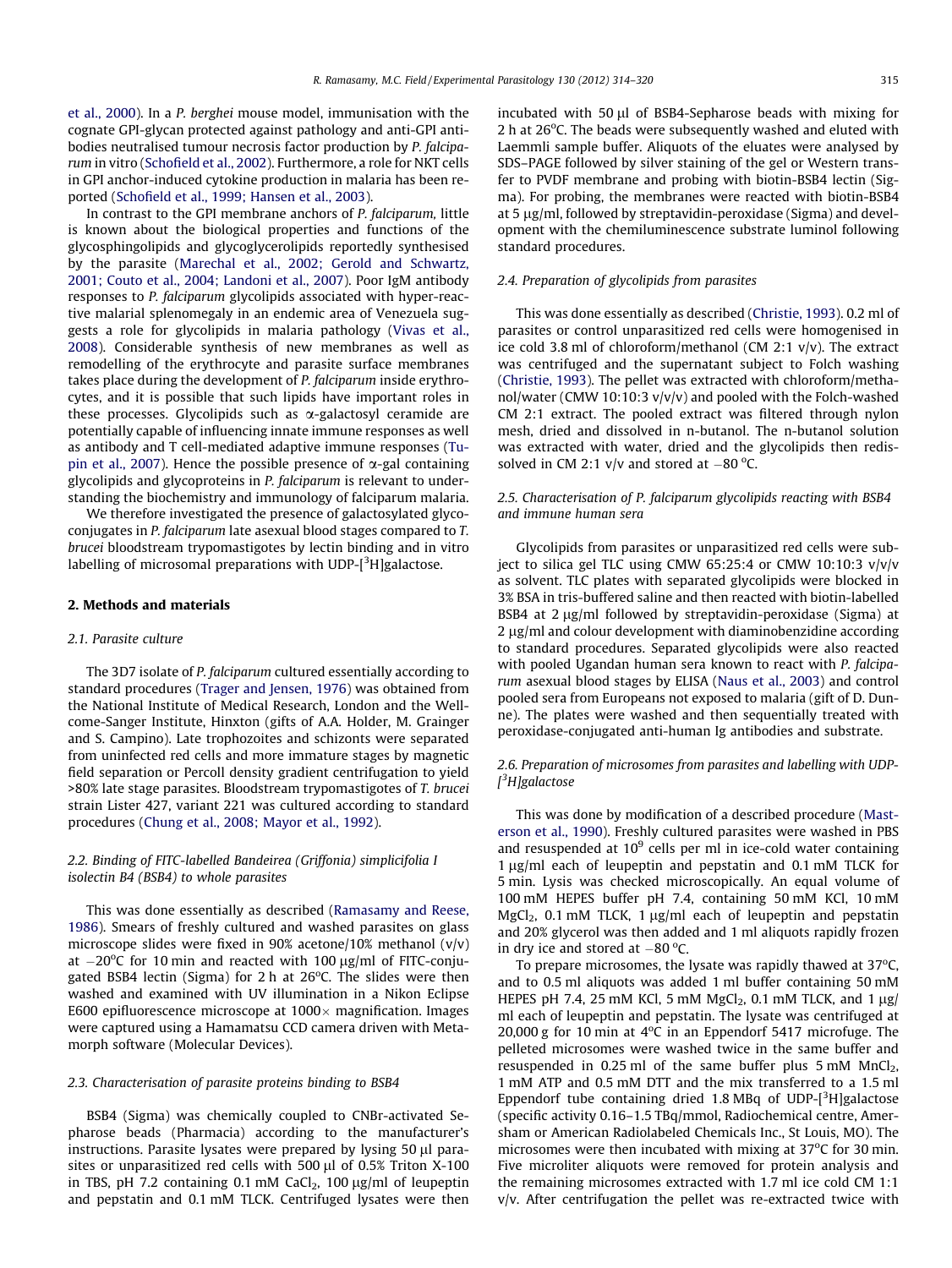<span id="page-2-0"></span>0.5 ml CMW 10:10:3 v/v/v and the pooled extracts lyophilised. The dried glycolipids were redissolved in 1 ml water saturated n-butanol which was washed with 0.5 ml water. The butanol extract was then evaporated, and the glycolipids redissolved in CM 2:1 v/v and stored at  $-80^{\circ}$ C.

## 2.7. Analysis of UDP-[<sup>3</sup>H]galactose-labelled glycoproteins and glycolipids in parasites

UDP-[<sup>3</sup>H]galactose-labelled glycoproteins from labelled microsomal preparations were precipitated with ethanol, solubilised in Laemmli sample buffer and separated by SDS–PAGE. The gel was dried and fluorographed after impregnation with Enhance reagent (Perkin Elmer, USA). Glycolipids were separated by silica gel TLC using either CMW 65:25:4  $v/v/v$  or 10:10:3  $v/v/v$ , sprayed with Enhance and then fluorographed. Two microgram each of galactocerebroside, galactocerebroside sulphate (sulfoquinovosyldiacylglycerol), lactocerebroside, digalactosyl diglyceride and globotetraosylcerebroside (Sigma) dissolved in CM 2:1 v/v was used as migration markers for TLC.

## 3. Results

## 3.1. FITC-BSB4 lectin labelling of parasites

FITC-labelled BSB4 reacted with P. falciparum late asexual stages as reported previously ([Ramasamy and Reese, 1986](#page-6-0)). Binding was observed to the merozoite surface (arrowed in Fig. 1, panel A) and to a compartment external to parasites undergoing schizogony within red cells (Fig. 1, panel A). Binding to T. brucei trypomastigotes occurred on the surface membrane and also internal compartments, possibly the endoplasmic reticulum and endosomes, but not the nucleus (Fig. 1, panel B). These results were suggestive of the presence of terminal  $\alpha$ -gal containing glycoconjugates in both parasites.

#### 3.2. Characterisation of parasite proteins binding to BSB4

Parasite proteins binding to BSB4-Sepharose beads were then characterised after elution from the beads with Laemmli sample buffer followed by SDS–PAGE, and probing with biotin-BSB4. Reactivity with potentially polydisperse material of  $M_r$  > 140 kDa and distinct species in the range of  $M_r$  7–115 kDa, including a doublet of 58–60 kDa that could correspond to the VSG, was observed in T. brucei trypomastigote lysates (Fig. 2). In contrast, far fewer proteins at much lower quantities were bound by BSB4-Sepharose from unparasitized red cells and P. falciparum late stages compared to T. brucei trypomastigotes (Fig. 2). Some proteins appeared to react specifically, albeit weakly, in P. falciparum when compared with



Fig. 2. Biotin-BSB4 lectin blot of parasite and control red cell proteins binding to BSB4-Sepharose. Proteins from  $10^8$  P. falciparum late stages or unparasitized red cells and  $6 \times 10^6$  T. brucei trypomastigotes binding to BSB4-Sepharose beads were eluted with Laemmli buffer, separated by SDS–PAGE on 4–12% gradient gels and transferred to PVDF membrane. The blots were probed with biotin-BSB4 lectin, and developed with streptavidin-peroxidase and luminol and imaged on X-ray film. P – P. falciparum asexual blood late stages; N - unparasitized red cells and T - T. brucei bloodstream trypomastigotes. The asterisk indicates the migration position of eluted BSB4 lectin monomers of apparent  $M_r$  41 kDa that also react with biotin-BSB4. The migration positions of molecular weight markers are shown.

unparasitized red cells (arrowed in Fig. 2). Among these were proteins of similar  $M_r$  to known merozoite surface antigens and their breakdown products, including MSP1 (200, 125 kDa) and MSP2 (50, 55 kDa) ([Gilson et al., 2006\)](#page-6-0). BSB4 subunits with a calculated protein  $M_r$  of 28 kDa that migrate with an apparent  $M_r$  of 41 kDa due to glycosylation were also observed in the probed blots (Fig. 2, asterisk). Silver staining after SDS–PAGE also showed that far more proteins from T. brucei trypomastigotes than P. falciparum late blood stages or unparasitized red cells bound to BSB4-Sepharose (Supplementary Fig. S1).

The number of VSG molecules is estimated to be  $\approx 10^7$  and that of all other glycoproteins <10 $^6$  per T. brucei trypomastigote ([Zieg](#page-6-0)[elbauer and Overath, 1993; Grünfelder et al., 2002\)](#page-6-0). Based on the amount of MSP1 protein that can be isolated from parasitized red cells (Holder and Freeman, 1984), it can be estimated that MSP1 and MSP2, that constitute two thirds of the surface coat and half of all the GPI anchored proteins of merozoites ([Gilson](#page-6-0) [et al., 2006](#page-6-0)), are present at  $>10^5$  molecules per schizont. Comparison between the level of BSB4 reactivity of proteins from  $6 \times 10^6$ trypomastigotes and  $10^8$  malaria parasites (Fig. 2) suggested that at most only a minor fraction (estimated at <600 molecules per parasitized red cell) of MSP1 and MSP2 could be  $\alpha$ -galactosylated to account for the level of BSB4-binding.

## 3.3. P. falciparum glycolipids binding to BSB4 and immune human antibodies

The weak or absence of binding of P. falciparum glycoproteins to BSB4 gave rise to the possibility that parasite glycolipids may be



Fig. 1. Fluorescence photomicrograph of the reaction of FITC-BSB4 lectin with parasites. Parasites were stained with FITC-labelled BSB4 lectin specific for terminal  $\alpha$ galactosyl residues after isolation from culture and acetone/methanol fixation on microscope slides. Panels in A: P. falciparum late asexual stages grown in blood group O<sup>+</sup> red blood cells. The arrow shows the reaction of FITC-BSB4 with an extracellular merozoite. Panel B: T. brucei bloodstream form trypomastigotes. Viewed and photographed at  $1000 \times$  magnification.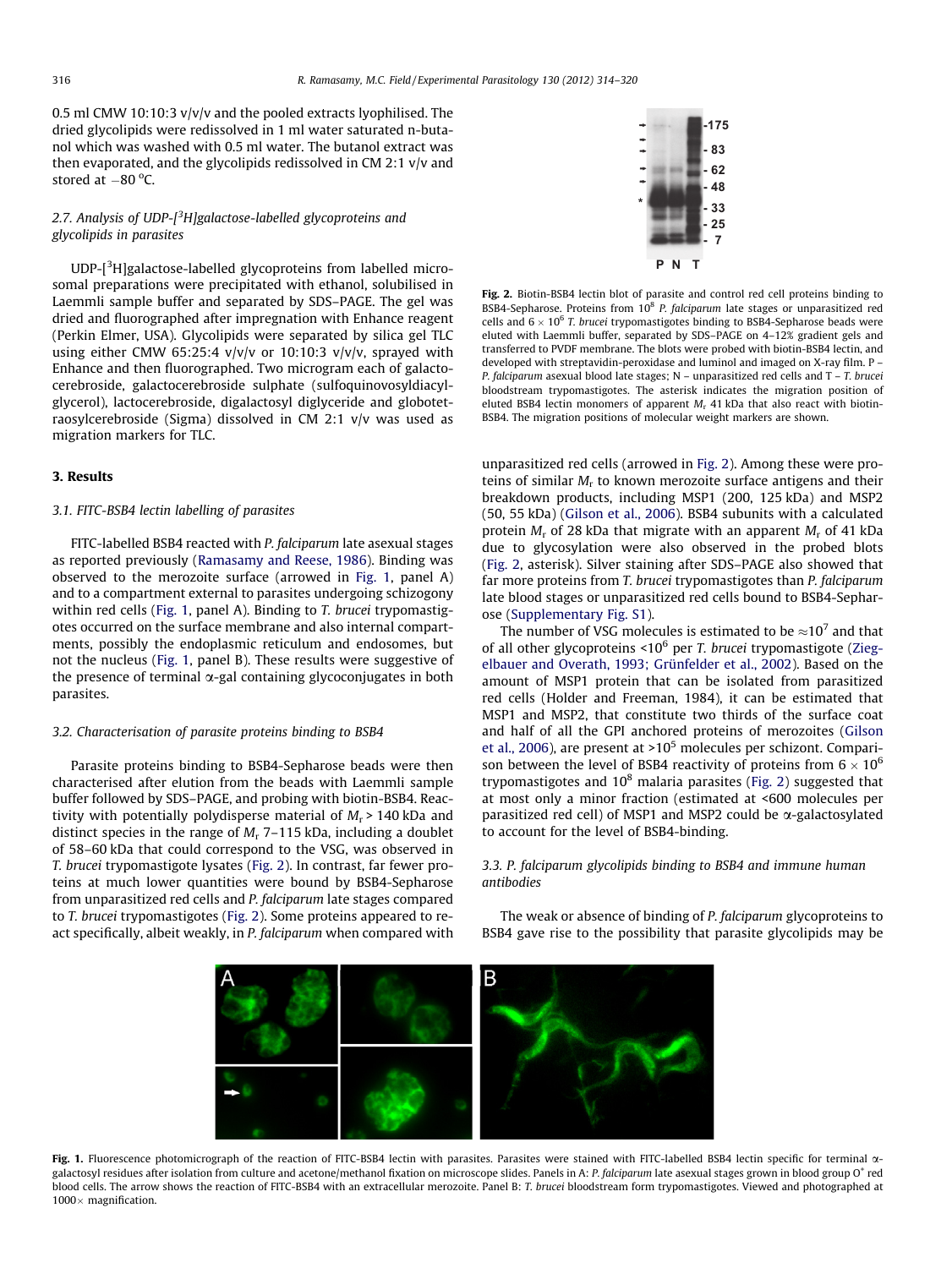

Fig. 3. Blot showing P. falciparum lipids reacting with BSB4 lectin and immune malaria serum. Glycolipids from 7.5  $\times$  10<sup>7</sup> P. falciparum late asexual stages cultured in blood group  $O^+$  erythrocytes [P], and control, uninfected blood group  $B^+$ erythrocyte lipids [N] were separated on TLC using CMW 65:25:4 and reacted with biotinylated BSB4 lectin specific for terminal  $\alpha$ -galactosyl residues, or pooled human sera from a malaria endemic area of Uganda. Bound Biotin-BSB4 was then reacted with streptavidin-peroxidase and the bound human antibodies with peroxidase-conjugated anti-human immunoglobulin before development with diaminobenzidine substrate. The asterisks denote the major reacting lipid species from parasites that also reacted with streptavidin-peroxidase alone or with nonimmune human serum followed by treatment with peroxidase-conjugated antihuman immunoglobulin (Supplementary Fig. S2). The sample origin is indicated by O.

responsible for the binding of FITC-BSB4 to parasites. This and the possibility that the glycolipids might be immunogenic in humans were investigated next. Glycolipids isolated from P. falciparum late asexual stages and unparasitized red cells were separated by thin layer chromatography (TLC) and reacted with biotin-labelled BSB4 and immune and control non-immune human sera in overlays. A major P. falciparum lipidic component ( $R_f$  of 0.34 in CMW 65:25:4 v/v/v) reacted with BSB4 and immune human sera (asterisk in Fig. 3). However this material also reacted with streptavidinperoxidase alone and with non-immune human sera indicating that the reactivity with BSB4 and immune human sera was not due to the presence of  $\alpha$ -gal or specific antigenicity (Supplementary Fig. S2). This species is apparently present in significantly lower quantity in an equivalent number of unparasitized red cells, and migrated with mobility between that of globotetraosylcerebroside and galactocerebroside sulphate in CMW 65:25:4 v/v/v and did not react with orcinol reagent. This suggests that it is not a glycolipid. Other lipids in P. falciparum also appeared to bind biotin-BSB4 but there was corresponding, albeit weaker, binding to similarly migrating lipids in unparasitized red cells (Fig. 3). Therefore no parasite-specific glycolipid that reacted with BSB4-lectin could be clearly discerned in these overlay assays.

However a hydrophilic lipid moiety with  $R_f$  of approximately 0.05 in CMW 65:25:4  $v/v/v$  and specific to P. falciparum, reacted weakly with immune human sera (arrowed in Fig. 3) but not with BSB4 (Fig. 3) or non-immune human sera (Supplementary Fig. S2).

## 3.4. Glycoproteins labelled with UDP-[<sup>3</sup>H]galactose in microsomal preparations

The labelling of T. brucei and P. falciparum glycoproteins and glycolipids with UDP-[<sup>3</sup>H]galactose in vitro using microsomal preparations was investigated in a different approach to identify molecules containing  $\alpha$ -gal in the parasites. While the incorpora-



Fig. 4. Fluorograph of SDS-PAGE separation of parasite glycoproteins labelled in vitro in microsomes with UDP-[<sup>3</sup>H]galactose. The lanes contained proteins derived from  $10^6$  T. brucei trypomastigotes (T) or P. falciparum late asexual blood stages (P). Fluorography was performed for 48 h. The migration positions of molecular weight markers in kDa are shown on the right.

tion of  $[3H]$ galactose into T. brucei glycoproteins was strong, this was patently not the case for *P. falciparum* glycoproteins (Fig. 4) indicating that, consistent with the low or no BSB4-binding, terminally-linked galactose was not detectable in protein-linked oligosaccharides of P. falciparum. The estimated molecular weights of the two strongly labelled T. brucei glycoproteins in microsomal preparations were 75 and 56 kDa. Other proteins of 105 (doublet), 42 and 35 kDa and polydisperse material in the  $M_r$  range 50– 65 kDa were also labelled. On a longer exposure of fluorographs of non-ethanol precipitated labelled microsomes, additional proteins were seen to be labelled with UDP- $[3H]$ galactose in T. brucei but only material migrating near the SDS–PAGE dye front in P. falciparum that was also present in unparasitized red cells (Supplementary Fig. S3). It can be estimated that specific galactosylation of P. falciparum proteins does not occur to the level of galactosylation of the weakest in vitro labelled T. brucei glycoproteins that are expected to be present at much less than  $10^5$  copies per cell ([Zieg](#page-6-0)[elbauer and Overath, 1993; Grünfelder et al., 2002\)](#page-6-0).

The presence of an inhibitory factor in the P. falciparum membranes that prevents the transfer of  $[{}^{3}H]$ galactose to macromolecular acceptors could be excluded as T. brucei glycoproteins labelled well when P. falciparum and T. brucei microsomes were mixed together (Supplementary Fig. S3). Partial removal of radioactivity from [<sup>3</sup>H]galactose-labelled T. brucei glycoproteins by limited digestion of labelled microsomes with coffee bean a-galactosidase was consistent with the presence of  $\alpha$ -gal (Supplementary Fig. S4).

## 3.5. Labelling of glycolipids with UDP-[<sup>3</sup>H]galactose in microsomal preparations

P. falciparum late asexual blood stages and unparasitized red cells incorporated  $[3H]$ galactose into an identically migrating glycolipid with an average  $R_f$  of 0.22 in CMW 65:25:4 v/v/v ([Fig. 5\)](#page-4-0). This glycolipid migrated as a doublet in other TLC separations. More hydrophobic glycolipids were also weakly labelled with similar intensities in both P. falciparum and control red cells. In contrast, T. brucei bloodstream trypomastigotes showed two prominently labelled glycolipids of  $R_f$  0.21 and 0.47 as well as a more hydrophobic glycolipid of  $R_f$  0.83 in CMW 65:25:4 v/v/v that migrated with the galactocerebroside marker. Radioactivity in the more hydrophilic T. brucei glycolipid was sensitive to  $\alpha$ -galactosidase (Supplementary Fig. S5) as well as nitrous acid treatment and saponification (Supplementary Fig. S6) consistent with a galactosylated GIPL structure reported previously ([Mayor et al., 1992;](#page-6-0) [Guther et al., 2003\)](#page-6-0).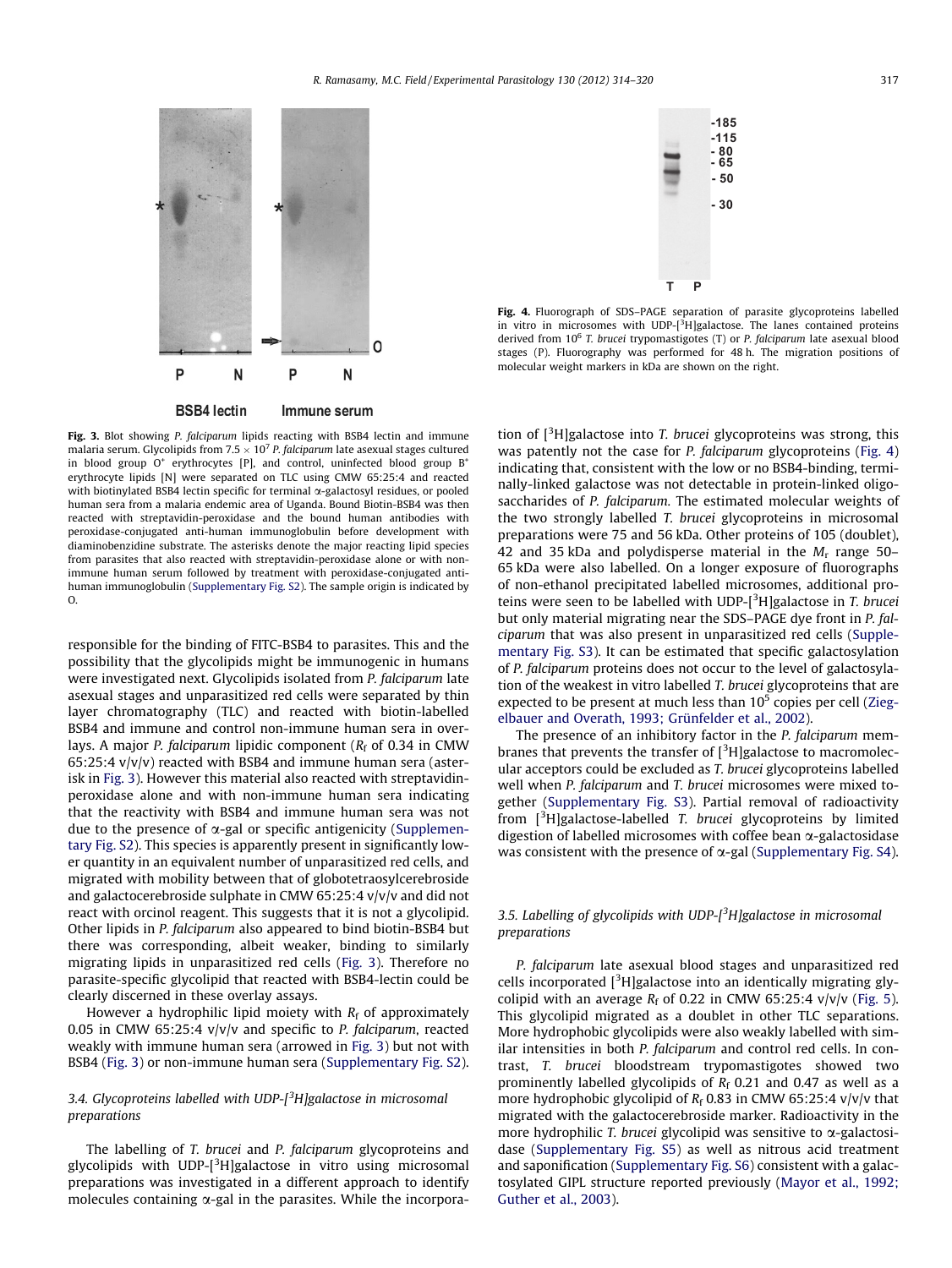<span id="page-4-0"></span>

Fig. 5. Fluorograph of UDP-[ $^3$ H]galactose labelled glycolipids. Labelled glycolipids were separated by silica gel TLC using CMW 65:25:4 as solvent. Each lane contained 33 kBq of radioactivity.  $P - P$ . falciparum asexual blood late stages; N - unparasitised red cells used to culture P, and T – T. brucei bloodstream trypomastigotes. The migration positions of glycolipid standards used in the TLC are shown by arrows. GC – galactocerebroside (doublet); LC – lactocerebroside (doublet); DGDG – digalactosyl diglyceride; S – sulfoquinovosyldiacylglycerol (doublet); GB – globotetraosylcerebroside; O – sample origin.

#### 3.6. Genome search for an  $\alpha$ -galactosyl transferase in P. falciparum

In another approach, we attempted to identify a  $\alpha$ -galactosyl transferase in the P. falciparum genome (GeneDB, Wellcome-Sanger Institute) by protein BLAST searches with different  $\alpha$ -galactosyl transferases. Murine a-1, 3-galactosyl transferases (NP\_001139293 and NP\_034413.2) as well as murine cis-A, B transferase (BAB20560.1) did not yield homologues in P. falciparum and other malaria parasites. A BLAST search with DGDG synthase from Arabidopsis thaliana (NP\_191964) detected weak homology ( $E = 0.28$ ) with PF10\_0316 which is annotated as an N-acetylglucosaminyl phosphatidyl inositol synthase or PIG A, an enzyme functioning in the first step of the synthesis of the precursor to GPI anchors. A BLAST search with Staphylococcus aureus galactosyl transferase (YP\_039597.1) however detected PF10\_0316 as being very significantly homologous ( $E = 10^{-10}$ ). The P. falciparum genome therefore appears to lack a discernable  $\alpha$ -galactosyl transferase gene.

#### 4. Discussion

BSB4 is a lectin that shows specificity for terminal  $\alpha$ -galactopyranosyl residues, particularly in  $\alpha$ 1–3 and  $\alpha$ 1–4 linkages ([Kirkeby](#page-6-0) [and Moe, 2001](#page-6-0)). The binding of FITC-BSB4 to P. falciparum mature asexual blood stages and merozoites therefore initially suggested the presence of  $\alpha$ -gal-containing glycoconjugates in the parasites, consistent with some previous observations ([Ramasamy and Reese,](#page-6-0) [1985, 1986; Jakobsen et al., 1987; Ravindran et al., 1988; Ramas](#page-6-0)[amy and Rajakaruna, 1997; Mya et al., 2002\)](#page-6-0). However the much lower quantities of P. falciparum proteins that bound to BSB4-Sepharose compared to T. brucei glycoproteins, indicated that there were either relatively few molecules of  $\alpha$ -gal containing glycoproteins in the malaria parasite or that the observed weak binding was due to interactions that are not dependent on the presence of  $\alpha$ gal.

UDP-galactose is the normal activated precursor of galactose required for incorporation into glycoproteins and glycolipids in eukaryotic cells. Under the experimental conditions utilised, the galactose from UDP-galactose would almost exclusively be added to the non-reducing termini of oligosaccharide chains of glycoproteins and glycolipids. The transfer to acceptor molecules typically occurs in membranes of the Golgi body through the action of a membrane bound galactosyl transferase. However galactose was not detectably incorporated into proteins when UDP-galactose was used as a source in microsomes prepared from P. falciparum, under conditions where T. brucei bloodstream trypomastigotes efficiently incorporate galactose into glycoproteins. P. falciparum microsomes also did not contain components that inhibit the incorporation of galactose from UDP-galactose into T. brucei trypomastigote glycoproteins. The results therefore suggest that if terminal a-galactosylation does occur in the GPI anchor or oligosaccharide side chains of P. falciparum late asexual blood stage proteins, the rate and levels of incorporation are lower than in any of the galactosylated T. brucei glycoproteins detected in this study.

The presence of glycolipids bearing  $\alpha$ -gal in late asexual blood stages of P. falciparum was investigated by BSB4 lectin overlay assays after TLC separation of unlabelled glycolipids from the parasite, and by examining the incorporation of  $[3H]$ galactose from UDP-[<sup>3</sup>H]galactose into glycolipids in microsomes in vitro. The results showed no evidence for the specific synthesis of galactosylated glycolipids by parasite microsomes. Rather,  $[3H]$ galactose was incorporated into glycolipids of similar  $R_f$  in microsomes from malaria parasites and unparasitized red cells, suggesting that the labelled acceptors were lipid components of the host red cells. The b-D-galactosyl transferases present in red cell membranes [\(Cartron](#page-5-0) [et al., 1978](#page-5-0)) are likely to be responsible for transferring  $[3H]$ galactose from UDP-[<sup>3</sup>H]galactose to acceptor red cell membrane glycolipids in the microsomes from both parasitized and unparasitized red cells. The in vitro labelling experiments did not detect the synthesis of DGDG, MGDG and monogalactosyl cerebroside reported previously in microsomes from P. falciparum late asexual blood stages [\(Marechal et al., 2002\)](#page-6-0). In a follow-up study, a DGDG-like epitope was reported to be expressed on merozoite membranes ([Botte et al., 2008](#page-5-0)). However the present study did not identify a P. falciparum  $\alpha$ -galactosyl transferase homologous to a plant  $\alpha$ galactosyl transferase responsible for DGDG synthesis in a BLAST search. The earlier study by [Marechal et al., 2002](#page-6-0) did not detect the common hydrophilic galactosylated lipid in parasitized and unparasitized red cell that was detected by labelling microsomes with UDP-[<sup>3</sup>H]galactose in the present work. A different parasite isolate was used and detection of radiolabeled glycolipids was performed with an automated TLC scanner and their characterisation based on TLC migration properties and reactivity with anti-DGDG antibody, in the other study ([Marechal et al., 2002](#page-6-0)). These and other methodological differences may be responsible for this discrepancy, which merits further investigation.

There is an indication from lectin blots of lipids separated by TLC that human antibodies from endemic-area sera react with a relatively hydrophilic lipid present in parasitized and not unparasitized red cells. It is possible that this is a GIPL that is structurally related to or serves as a precursor for the GPI anchor of P. falciparum glycoproteins which is known to elicit antibodies in humans ([Gerold et al., 1994; Gowda et al., 1997\)](#page-5-0). Free GIPLs have been characterised in many parasitic protozoa ([Mayor et al., 1992;](#page-6-0) [McConville and Ferguson, 1993; Ferguson, 1999; Guther et al.,](#page-6-0) [2003; Mendonc-Previato et al., 2009\)](#page-6-0) and their possible presence also in P. falciparum merits further investigation since they may, like GPI anchors, have a role in malaria immunity and pathogenesis.

An uncharacterised lipid that shows greater non-specific reactivity in TLC plates with several proteins, including BSB4, in parasites compared to unparasitized red cells was also observed. Proteins can interact non-specifically with high concentrations of lipids through conformational changes exposing normally internal hydrophobic residues. It is possible therefore that this lipid present in high concentrations in asexual blood stages of P. falciparum is at least partly responsible for the non-specific binding of FITC-BSB4 in aqueous solution to parasites. This non-specific interaction might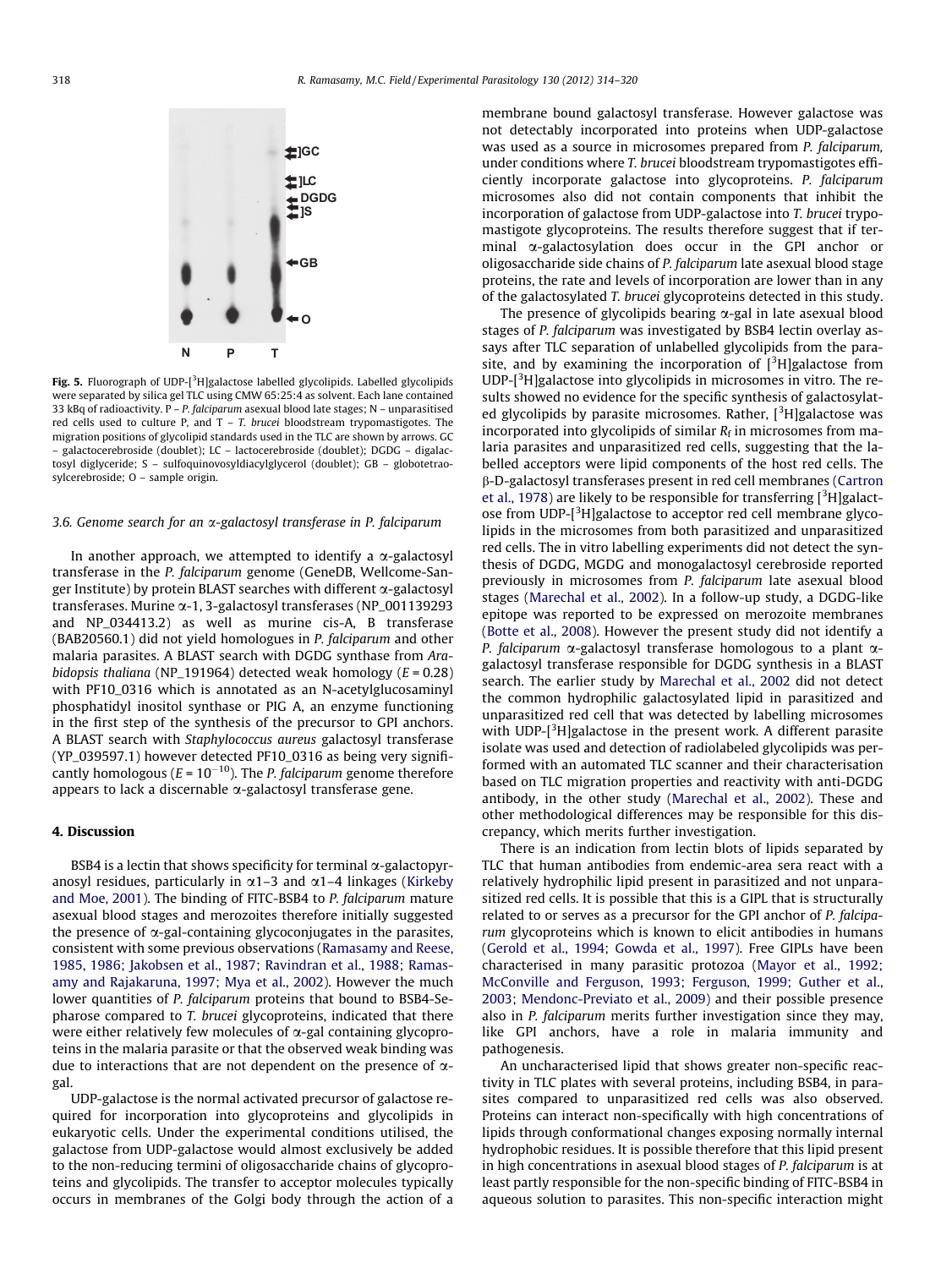<span id="page-5-0"></span>be expected to be minimal when 0.5% Triton X-100 solutions of parasites are used for the BSB4-Sepharose binding assay.

Bioinformatics analysis of P. falciparum genome sequences suggests that it possesses genes coding for all of the enzymes involved in GPI anchor synthesis (Delorenzi et al., 2002) but only the genes responsible for the synthesis of dolichol-PP-GlcNAc and oligosaccharyl transferase in the N-linked glycosylation pathway ([Samuelson et al., 2005](#page-6-0)). These results are consistent with the lack of extensive N- or O-linked glycosylation in P. falciparum other than the incorporation of GlcNAc as concluded in recent reviews ([von Itzstein et al., 2008; de Macedo et al., 2010\)](#page-6-0). No candidate P. falciparum genes for the synthesis of  $\alpha$ -gal were identified through bioinformatics searches, in agreement with the laboratory findings. The homology of P. falciparum N-acetylglucosaminyl phosphatidyl inositol synthase with S. aureus galactosyl transferase on the other hand likely reflects its evolutionary origin.

Our data therefore provide no evidence for a detectable presence of terminal  $\alpha$ -gal containing glycoconjugates that are specific to P. falciparum, and suggest that some earlier observations to the contrary may have been due to non-specific binding of BSB4 lectin in aqueous solution to parasite lipids. Based on the sensitivity of the methods employed for detection, we suggest that terminal  $\alpha$ gal containing glycoproteins cannot be present at >600 molecules per late stage P. falciparum cell, and that  $\alpha$ -gal containing P. falciparum glycolipids, if present, are synthesised at lower rates in vitro than the putative  $\alpha$ -gal containing GIPL or the more weakly labelled hydrophobic glycolipid migrating with galactocerebroside of T. brucei .

In contrast, there was clear evidence for terminal galactosylated glycoproteins and glycolipids in T. brucei. Two different  $\alpha$ -galactosyl transferase activities are detectable in T. brucei ([Pingel et al.,](#page-6-0) [1995, 1999\)](#page-6-0), but there is no report to date on their gene sequences. The preferred acceptor for one of the  $\alpha$ -galactosyl transferases was N-acetyl lactosamine [\(Pingel et al., 1999](#page-6-0)) while for the other it was an  $\alpha$ -mannoside which resembles the acceptor on the GPI anchor ([Pingel et al., 1995\)](#page-6-0). The major glycoproteins that strongly incorporated [<sup>3</sup>H]galactose in the present study included those with  $M_{\rm r}$ compatible with the  $\approx$ 50 kDa M<sub>r</sub> VSG ([McConville and Ferguson,](#page-6-0) [1993\)](#page-6-0) and a trans-membrane anchored 75 kDa invariant surface glycoprotein [\(Ziegelbauer and Overath, 1993\)](#page-6-0) that are known to be present on the surface of the trypomastigotes. The class 2 VSG of T. brucei strain 221 of approximate  $M_r$  58 kDa used in the present study contains  $\alpha$ 1–2 and  $\alpha$ 1–6 linked terminal galactosyl residues in the GPI anchor ([Mehlert et al., 1988\)](#page-6-0), consistent with this labelling pattern and also the relatively weaker binding to BSB4 as seen in the lectin blot [\(Fig. 2\)](#page-2-0). The additional galactosylated proteins in T. brucei are also likely to be at least partly expressed on the plasma membrane and therefore may be important from an immunological perspective. Many trypomastigote glycoproteins contain N-linked polylactosamine chains that, like the VSG ([Zamze et al.,](#page-6-0) [1991\)](#page-6-0), may be partly capped by  $\alpha$ -gal although it has been argued that extensive capping with  $\alpha$ 1–3 gal is not possible because of recognition by natural anti- $\alpha$ 1–3 gal bodies in human serum (Atrih et al., 2005). Some  $\alpha$ -galactosylation can also occur on the GPI anchors of non-VSG T. brucei proteins as demonstrated for the transferrin receptor ([Mehlert and Ferguson, 2007](#page-6-0)). It is also conceivable that a degree of unphysiological galactosylation of glycoconjugates may occur in microsomes due to the disruption of normal membrane structures. However the binding of many trypomastigote proteins to BSB4 in the fluorescence, affinity bead and blotting assays suggests that much of the observed galactosylation occurs naturally. The properties of the two more hydrophilic glycolipid components in trypomastigotes with  $R_f$  of 0.21 and 0.47 in CMW 65:25:4 v/v/v are consistent with them being the galactosylated versions of GIPLs related to GPI anchors detected previously, with the more hydrophobic glycolipid being the inositol-acylated version of the other ([Mayor et al., 1992; Guther et al., 2003\)](#page-6-0). The most hydrophobic glycolipid labelled with [<sup>3</sup>H]galactose in the trypomastigotes migrated with the same  $R_f$  as galactocerebroside. Although the synthesis of glucocerebroside in T. brucei trypomastigotes was reported previously ([Uemura et al., 2006](#page-6-0)), it is possible that galactocerbroside is also synthesised by the parasites. Characterisation by mass spectrometry will be required to further establish the structures of the galactosylated glycolipids of T. brucei detected in the present study.

#### Acknowledgments

We are grateful to M. Grainger and Drs A.A. Holder, S. Campino and T. Tiffert for generously providing parasite material, to Prof D. Dunne for the human sera and to members of the Field lab for other support. This work was supported by a Royal Society shortterm visiting scientist grant and a research grant from the Universiti Brunei Darussalam to RR and benefited from Wellcome Trust project and program grant support to MCF.

#### Appendix A. Supplementary data

Supplementary data associated with this article can be found, in the online version, at [doi:10.1016/j.exppara.2012.02.017](http://dx.doi.org/10.1016/j.exppara.2012.02.017).

#### References

- Almeida, I.C., Ferguson, M.A.J., Shenkman, S., Travassos, L.R., 1994. Lytic anti-agalactosyl antibodies from patients with chronic Chagas' disease recognise novel O-linked oligosaccharides on mucin-like glycosyl-phosphatidylinositolanchored glycoproteins of Trypanosoma brucei. Biochemical Journal 304, 793– 802.
- Atrih, A., Richardson, J.M., Prescott, A.R., Ferguson, M.A.J., 2005. Trypanosoma brucei glycoproteins contain novel giant poly-N-acetyllactosamine carbohydrate chains. Journal of Biological Chemistry 280 (2), 865–871.
- Botte, C., Saidani, N., Mondragon, R., Mondragon, M., Isaac, G., Mui, E., McLeod, R., Dubremetz, J.F., Vial, H., Welti, R., Cesbron-Delauw, M.F., Mercier, C., Marechal, E., 2008. Subcellular localisation and dynamics of a digalactoside-like epitope in Toxoplasma gondii. Journal of Lipid Research 49, 746–762.
- Buscaglia, C.A., Campo, V.A., Frasch, A.C.C., Di Noia, J.M., 2006. Trypanosoma cruzi surface mucins: host-dependent coat diversity. Nature Reviews Microbiology 4, 229–236.
- Cartron, J.P., Cartron, J., Andreu, G., Salmon, Ch., Bird, G.W.G., 1978. Selective deficiency of 3-b-D-galactosyltransferase (T-transferase) in Tn-polyagglutinable erythrocytes. The Lancet, 856–857.
- Christie, W.W., 1993. Preparation of lipid extracts from tissues. In: Christie, W.W. (Ed.), Advances in Lipid Methodology, vol. 2. Oily Press, Dundee, pp. 195–213.
- Chung, W.L., Leung, K.F., Carrington, M., Field, M.C., 2008. Position-specific ubiquitylation is required for internalisation and degradation of transmembrane surface proteins in trypanosomes. Traffic 9, 1681–1697.
- Couto, A.S., Caffaro, C., Uhrig, M.L., Kimura, E., Peres, V.J., Merino, E.F., 2004. Glycosphingolipids in Plasmodium falciparum. Presence of an active glucosylceramide synthase. European Journal of Biochemistry 271, 2204–2214.
- de Macedo, C.S., Schwarz, R.T., Todeschini, A.R., Previato, J.O., Mendonça-Previato, L., 2010. Overlooked post-translational modifications of proteins in Plasmodium falciparum: N- and O-glycosylation – a review. Memórias do Instituto Oswaldo Cruz, Rio de Janeiro. 105 (8), 949–956.
- Delorenzi, M., Sexton, A., Shams-Eldin, H., Schwarz, R.T., Speed, T., Schofield, L., 2002. Genes for glycosylphosphatidylinositol toxin biosynthesis in Plasmodium falciparum. Infection and Immunity 70 (8), 4510–4522.
- Ferguson, M.A.J., Homans, S.W., Dwek, R.A., Rademacher, T.W., 1988. Glycosylphosphatidylinositol moiety that anchors Trypanosoma brucei variant surface glycoprotein to the membrane. Science 239, 753–759.
- Ferguson, M.A.J., 1999. The structure, biosynthesis and functions of glycosylphosphatidylinositols anchors, and the contributions of trypanosome research. Journal of Cell Science 112, 2799–2809.
- Foth, B.J., McFadden, G.I., 2003. The apicoplasts: a plastid in Plasmodium falciparum and other apicomplexan parasites. International Review of Cytology 224, 57– 110.<br>Gerold.
- Dieckmann-Schuppert, A., Schwarz, R.T., 1994 Glycosylphosphatidylinositols synthesized by asexual erythrocytic stages of the malaria parasite, Plasmodium falciparum. Candidate for plasmodial glycosylphosphatidylinositols membrane anchor precursors and pathogenicity factors. Journal of Biological Chemistry 269, 2597–2606.
- Gerold, P., Schwartz, R.T., 2001. Biosynthesis of glycosphingolipids de-novo by the human malaria parasite Plasmodium falciparum. Molecular and Biochemical Parasitology 112, 29–37.